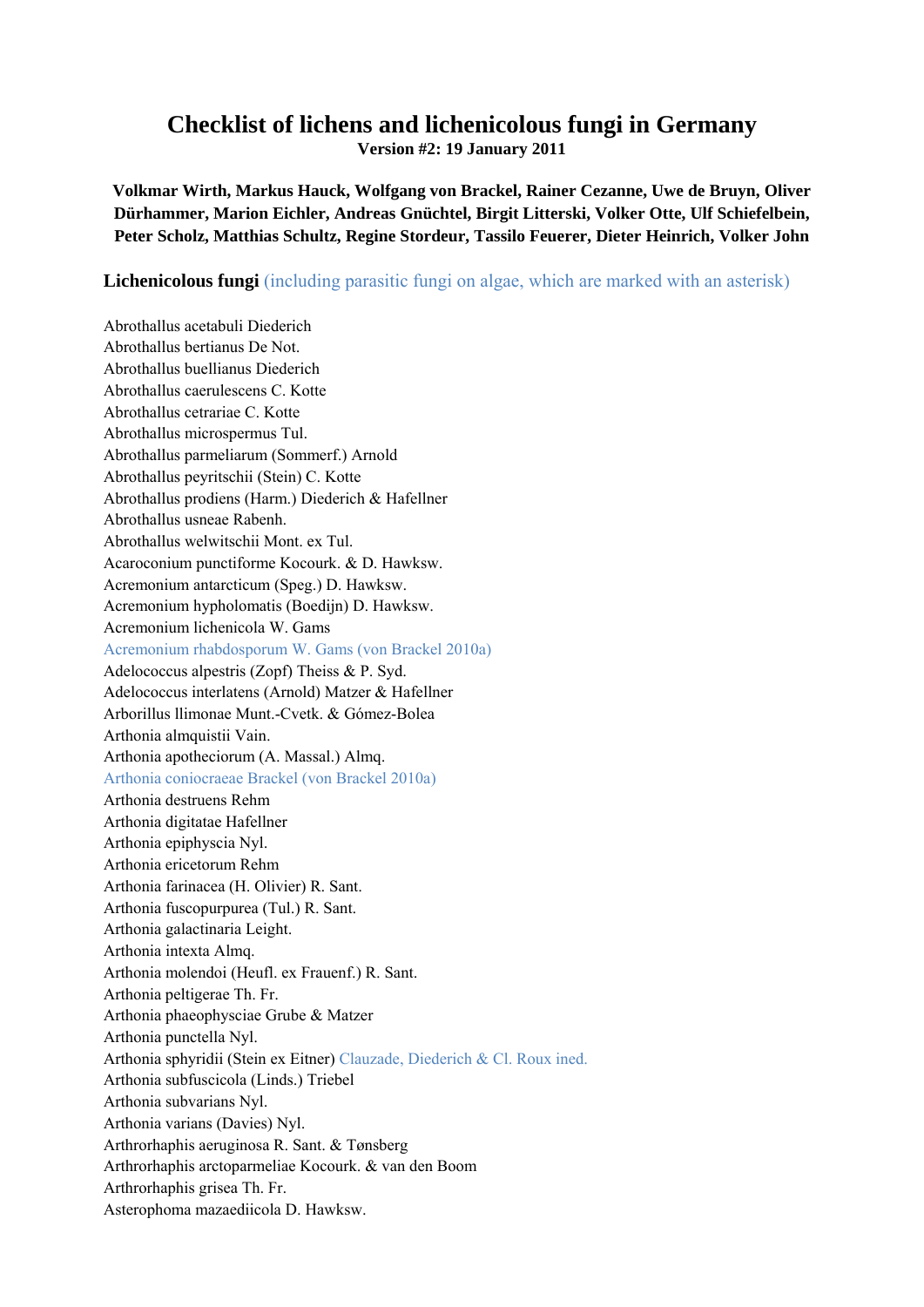Athelia arachnoidea (Berk.) Jülich Athelia epiphylla Pers. Bachmanniomyces uncialicola (Zopf) D. Hawksw. Bacidia killiasii (Hepp) D. Hawksw. Biatoropsis usnearum Räsänen Buelliella lecanorae Suija & Alstrup Buelliella physciicola Poelt & Hafellner Calongia gibelluloides D. Hawksw. & Etayo (von Brackel 2010a) Capronia hypotrachynae Etayo & Diederich (von Brackel 2010a) Capronia peltigerae (Fuckel) D. Hawksw. Carbonea supersparsa (Nyl.) Hertel Carbonea vitellinaria (Nyl.) Hertel Catillaria stereocaulorum (Th. Fr.) H. Olivier Cecidonia umbonella (Nyl.) Triebel & Rambold Cercidospora caudata Kernst. Cercidospora cladoniicola Alstrup Cercidospora epipolytropa (Mudd) Arnold Cercidospora macrospora (Uloth) Hafellner & Nav.-Ros. Cercidospora parva Hafellner & Ihlen Cercidospora verrucosaria (Linds.) Arnold Chaenothecopsis consociata (Nádv.) A. F. W. Schmidt Chaenothecopsis epithallina Tibell Chaenothecopsis hospitans (Th. Fr.) Tibell Chaenothecopsis ochroleuca (Körb.) Tibell & K. Ryman Chaenothecopsis parasitaster (Bagl. & Carestia) D. Hawksw. Chaenothecopsis pusilla (Flörke) A. F. W. Schmidt Chaenothecopsis pusiola (Ach.) Vain. Chaenothecopsis rubescens Vain. Chaenothecopsis savonica (Räsänen) Tibell Chaenothecopsis tasmanica Tibell Chaenothecopsis vainioana (Nádv.) Tibell Chaenothecopsis viridialba (Kremp.) A. F. W. Schmidt Chaenothecopsis viridireagens (Nádv.) A. F. W. Schmidt Cladoniicola staurospora Diederich, van den Boom & Aptroot Cladosporium licheniphilum Heuchert & U. Braun Clypeococcum hypocenomycis D. Hawksw. Cornutispora ciliata Kalb Cornutispora intermedia Punith. & D. Hawksw. Cornutispora lichenicola D. Hawksw. & B. Sutton Corticifraga fuckelii (Rehm) D. Hawksw. & R. Sant. Corticifraga peltigerae (Fuckel) D. Hawksw. & R. Sant. Corynespora laevistipitata (M. S. Cole & D. Hawksw.) Heuchert & U. Braun Cyphelium sessile (Pers.) Trevis. Dacampia engeliana (Saut.) A. Massal. Dacampia cyrtellae Brackel (von Brackel 2010b) Dacampia hookeri (Borrer) A. Massal. Dactylospora athallina (Müll. Arg.) Hafellner Dactylospora deminuta (Th. Fr.) Triebel Dactylospora lobariella (Nyl.) Hafellner Dactylospora parasitaster (Nyl.) Arnold Dactylospora parasitica (Flörke ex Spreng.) Zopf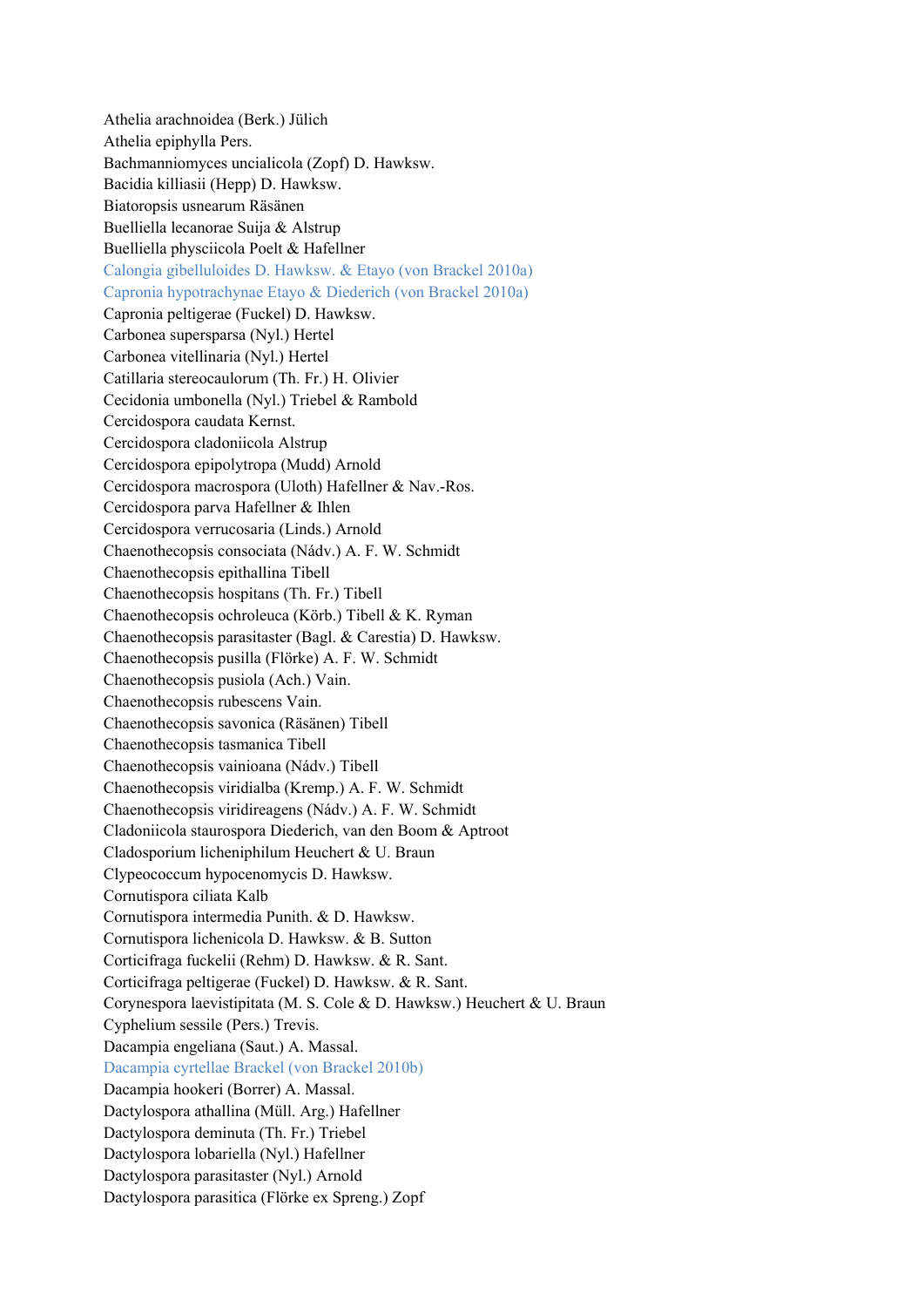Dactylospora parellaria (Nyl.) Arnold Dactylospora purpurascens Triebel Dactylospora saxatilis (Schaer.) Hafellner Dactylospora tegularum (Arnold) Hafellner Dactylospora urceolata (Th. Fr.) Arnold Didymellopsis latitans (Nyl.) Sacc. ex Clem. & Shear Didymellopsis pulposi (Zopf) Grube & Hafellner Didymosphaeria futilis (Berk. & Broome) Rehm Didymosphaeria geminella Lettau Dinemasporium strigosum (Pers. ex Fr.) Sacc. (von Brackel 2009) Echinothecium cladoniae Keissl. Ellisembia lichenicola Heuchert & U. Braun Endococcus apiciicola (J. Steiner) R. Sant. Endococcus brachysporus (Zopf) M. Brand & Diederich Endococcus exerans Nyl. (Teuber 2009) Endococcus fusiger Th. Fr. & Almq. Endococcus karlstadtensis Kocourk. & Brackel Endococcus macrosporus (Arnold) Nyl. Endococcus propinquus (Körb.) D. Hawksw. Endococcus pseudocarpus Nyl. Endococcus rugulosus (Borrer ex Leight.) Nyl. Endococcus sendtneri (Arnold) Hafellner (von Brackel 2010) Endococcus stigma (Körb.) Stizenb. Endococcus verrucosus Hafellner Endophragmiella franconica Brackel & Markovsk. Epicladonia sandstedei (Zopf) D. Hawksw. Epicladonia stenospora (Harm.) D. Hawksw. Epigloea bactrospora Zukal\* Epigloea filifera Döbbeler\* Epigloea grummannii Döbbeler\* Epigloea medioincrassata (Grummann) Döbbeler\* Epigloea pleiospora Döbbeler\* Epigloea renitens (Grummann) Döbbeler\* Epigloea soleiformis Döbbeler\* Epigloea urosperma Döbbeler\* Geltingia associata (Th. Fr.) Alstrup & D. Hawksw. Hainesia xanthoriae Brackel Homostegia piggotii (Berk. & Broome) P. Karst. Illosporiopsis christiansenii (B. L. Brady & D. Hawksw.) D. Hawksw. Illosporium carneum Fr. Intralichen baccisporus D. Hawksw. & M. S. Cole Intralichen christiansenii (D. Hawksw.) D. Hawksw. & M. S. Cole Intralichen lichenicola (M. S. Christ. & D. Hawksw.) D. Hawksw. & M. S. Cole Intralichen lichenum (Diederich) D. Hawksw. & M. S. Cole Karschia talcophila (Ach. ex Flot.) Körb. Karsteniomyces peltigerae (P. Karst.) D. Hawksw. Karsteniomyces tuberculosus Alstrup & D. Hawksw. Lawalreea lecanorae Diederich Leptosphaerulina peltigerae (Fuckel) Riedel Lettauia cladoniicola D. Hawksw. & R. Sant. Libertiella fennica Alstrup (von Brackel 2010)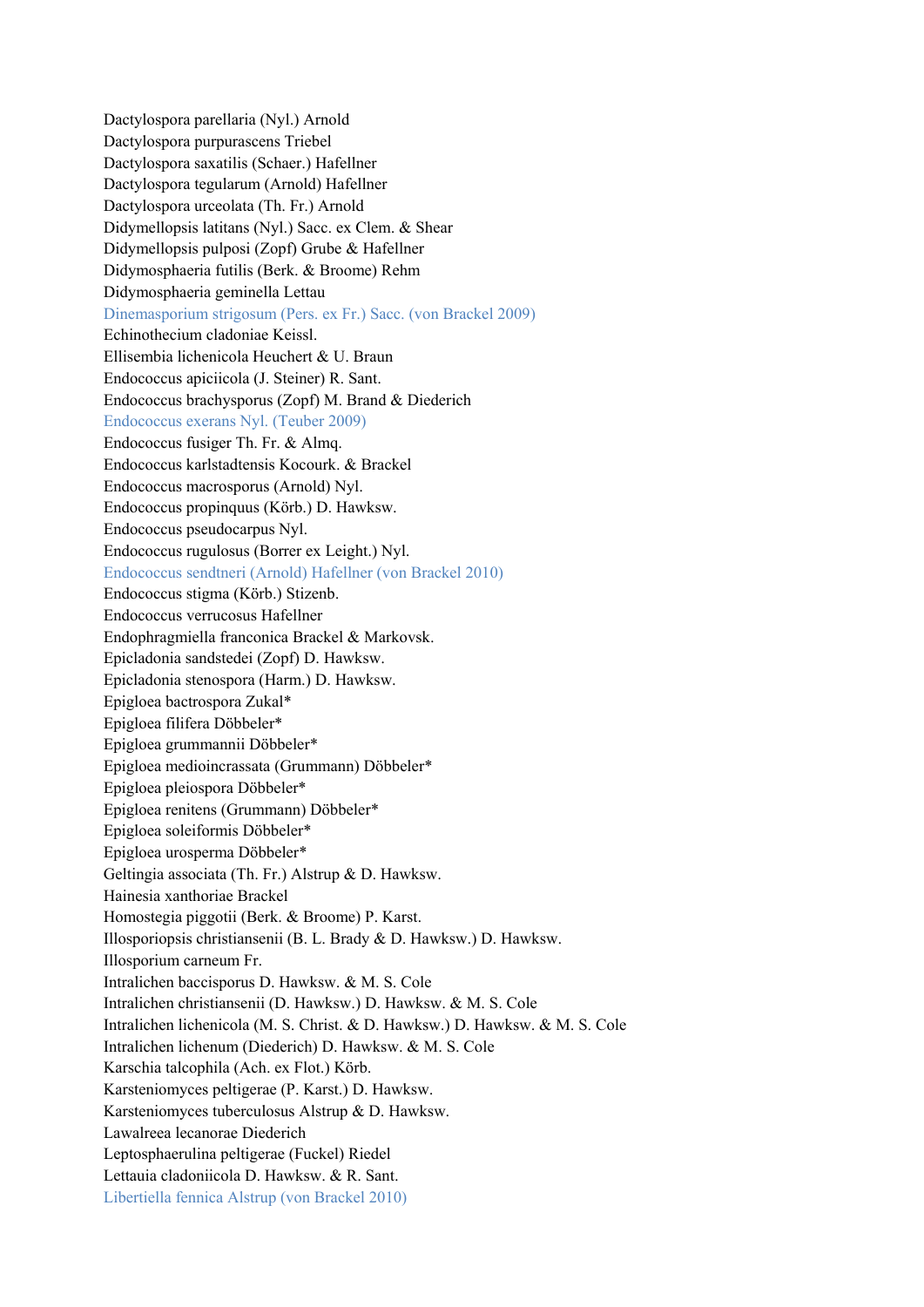Libertiella malmedyensis Speg. & Roum. Lichenochora coarctatae (B. de Lesd.) Hafellner & F. Berger Lichenochora obscurioides (Linds.) Triebel & Rambold Lichenochora weillii (Werner) Hafellner & R. Sant. Lichenoconium erodens M. S. Christ. & D. Hawksw. Lichenoconium lecanorae (Jaap) D. Hawksw. Lichenoconium lichenicola (P. Karst.) Petr. & P. Syd. Lichenoconium pyxidatae (Oudem.) Petr. & P. Syd. Lichenoconium usneae (Anzi) D. Hawksw. Lichenoconium xanthoriae M. S. Christ. Lichenodiplis hawksworthii F. Berger & Diederich Lichenodiplis lecanorae (Vouaux) Dyko & D. Hawksw. Lichenodiplis pertusariicola (Nyl.) Diederich Lichenopeltella coppinsii Earl.-Benn. & D. Hawksw. Lichenopeltella hydrophila R. Sant. Lichenopeltella maculans (Zopf) Höhn. Lichenopeltella thelidii Diederich Lichenopuccinia poeltii D. Hawksw. & Hafellner Lichenosticta alcicorniaria (Linds.) D. Hawksw. Lichenostigma cosmopolites Hafellner & Calat. Lichenostigma elongatum Nav.-Ros. & Hafellner Lichenostigma maureri Hafellner Lichenostigma rugosum G. Thor Lichenothelia renobalesiana D. Hawksw. & V. Atienza Llimoniella fuscatae Hafellner & Obermayer Llimoniella terricola (Rehm ex Arnold) M. Schultz, Diederich & Ertz Marchandiobasidium aurantiacum (Lasch) Diederich & Schulheis Marchandiomyces corallinus (Roberge) Diederich & D. Hawksw. Melanopsamma lettauiana Vouaux Merismatium deminutum (Arnold) Cl. Roux & Nav.-Ros. Merismatium discrepans (J. Lahm) Triebel Merismatium heterophractum (Nyl.) Vouaux Merismatium peregrinum (Flot.) Triebel Merismatium physciae Brackel (von Brackel 2010) Merismatium scammoecum Lettau Micarea inquinans (Tul.) Coppins Microcalicium ahlneri Tibell Microcalicium arenarium (Hampe ex A. Massal.) Tibell Microcalicium disseminatum (Ach.) Vain. Milospium graphideorum (Nyl.) D. Hawksw. Milospium lacoizquetae Etayo & Diederich Minutoexcipula mariana V. Atienza (von Brackel 2010) Minutoexcipula tuerkii Hafellner Monodictys anaptychiae (Lindau) D. Hawksw. Monodictys cellulosa S. Hughes Monodictys epilepraria Kukwa & Diederich Muellerella erratica (A. Massal.) Hafellner & V. John Muellerella hospitans Stizenb. Muellerella lichenicola (Sommerf.: Fr.) D. Hawksw. Muellerella pygmaea (Körb.) D. Hawksw. Muellerella triseptata Diederich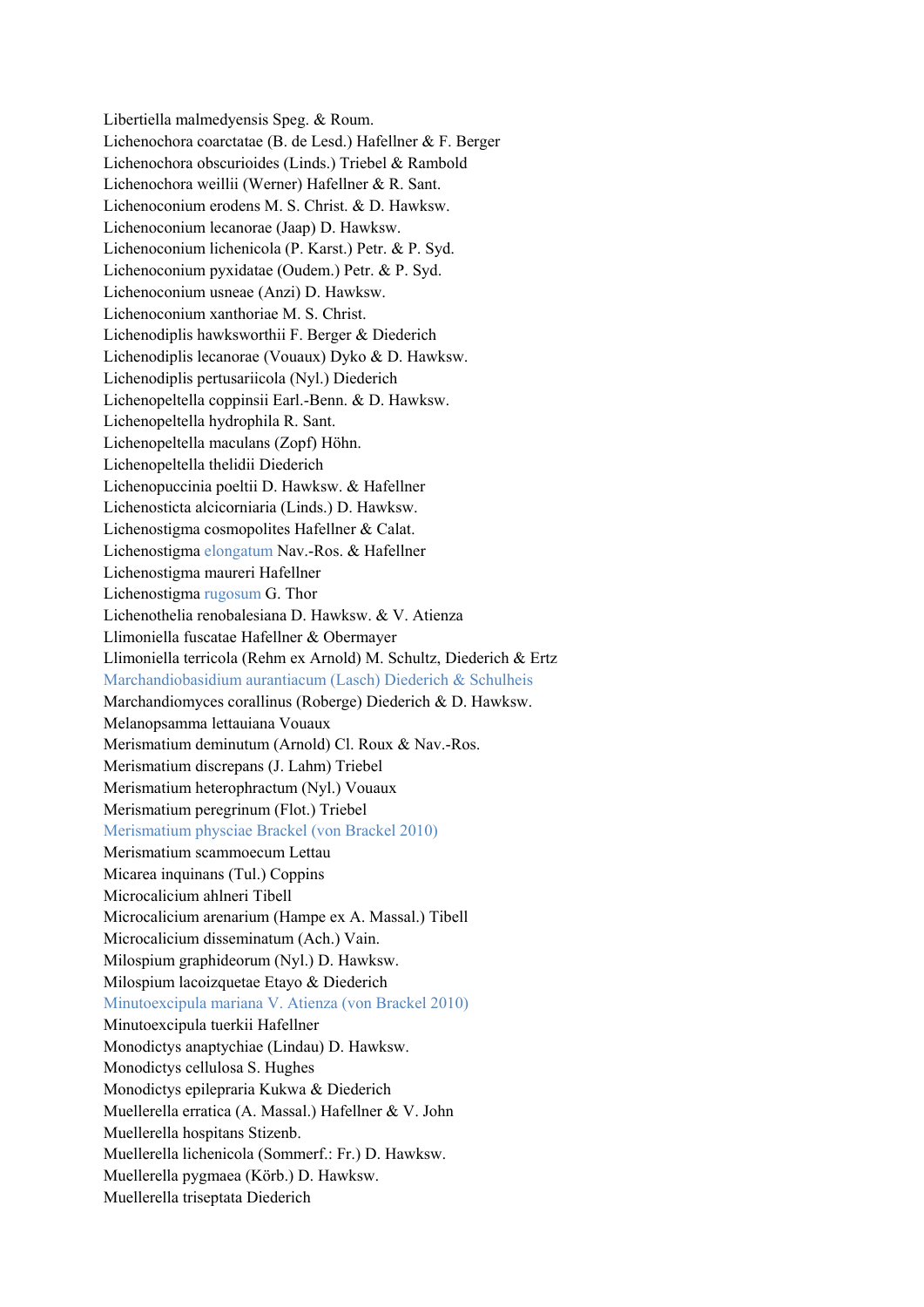Muellerella ventosicola (Mudd) D. Hawksw. Muellerella vesicularia (Linds.) D. Hawksw. Myxotrichum bicolor (Ehrenb.) Fr. Nectriopsis frangospora Brackel (von Brackel 2010) Nectriopsis indigens (Arnold) Diederich & Schroers Nectriopsis lecanodes (Ces.) Diederich & Schroers Nectriopsis micareae Diederich, van den Boom & G. Ernst Nectriopsis parmeliae (Berk. & M. A. Curtis) M. S. Cole & D. Hawksw. Nectriopsis rubefaciens (Ellis & Everh.) M. S. Cole & D. Hawksw. Neocoleroa inundata (Vain.) Diederich Niesslia cladoniicola D. Hawksw. & W. Gams Nigropuncta rugulosa D. Hawksw. Obryzum corniculatum Wallr. ined. Opegrapha physciaria (Nyl.) D. Hawksw. & Coppins Opegrapha pulvinata Rehm Opegrapha rupestris Pers. Opegrapha thelotrematis Coppins Paranectria oropensis (Ces. ex Rabenh.) D. Hawksw. & Piroz. Pezizella epithallina (W. Phillips & Plowr.) Sacc. Phacographa zwackhii (A. Massal. ex Zwackh) Hafellner Phacopsis fusca (Triebel & Rambold) Diederich Phacopsis huuskonenii Räsänen Phacopsis oxyspora (Tul.) Triebel & Rambold Phacopsis vulpina Tul. Phaeopyxis punctum (A. Massal.) Rambold, Triebel & Coppins Phaeoseptoria peltigerae Punith & Spooner Phaeospora catolechiae Zopf Phaeospora parasitica (Lönnr.) Zopf Phaeospora rimosicola (Leight. ex Mudd) Hepp ex Stein Phaeosporobolus alpinus R. Sant., Alstrup & D. Hawksw. Phaeosporobolus usneae D. Hawksw. & Hafellner Pharcidia lacustris (Arnold) Zopf Phoma cladoniicola Diederich, Kocourk. & Etayo Phoma cytospora (Vouaux) D. Hawksw. Phoma denigricans Hafellner Phoma epiphyscia Vouaux Phoma foliaceiphila Diederich, Kocourk. & Etayo Phoma maculiformans Ihlen Phoma peltigerae (P. Karst.) D. Hawksw. Phoma physciicola Keissl. Plectocarpon lichenum (Sommerf.) D. Hawksw. Polycoccum arnoldii (Hepp) D. Hawksw. Polycoccum cladoniae Diederich & D. Hawksw. Polycoccum marmoratum (Kremp.) D. Hawksw. Polycoccum microsticticum (Leight. ex Mudd) Arnold Polycoccum minutulum Kocourk. & F. Berger Polycoccum peltigerae (Fuckel) Vězda Polycoccum pulvinatum (Eitner) R. Sant. Polycoccum slaptoniense D. Hawksw. Polycoccum sporastatiae (Anzi) Arnold Polycoccum superficiale D. Hawksw. & Miądl.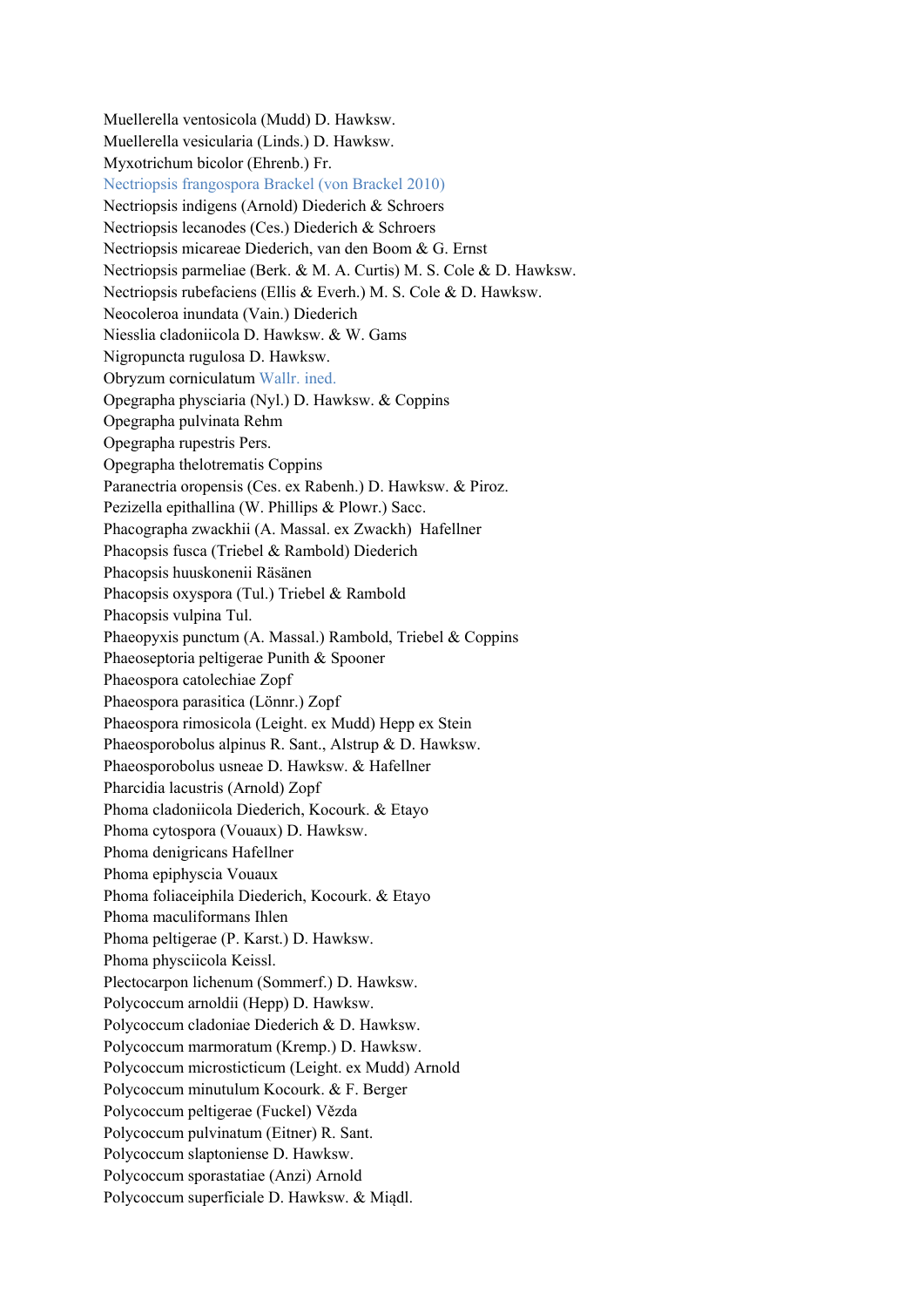Polycoccum trypethelioides (Th. Fr.) R. Sant. Polysporina pusilla (Anzi) M. Steiner ex Kantvilas Polysporina subfuscescens (Nyl.) K. Knudsen & Kocourk. Pronectria collematis Etayo & Brackel Pronectria echinulata Lowen Pronectria erythrinella (Nyl.) Lowen Pronectria leptaleae (J. Steiner) Lowen Pronectria oligospora Lowen & Rogerson var. octospora Etayo Pronectria robergei (Mont. & Desm.) Lowen Pronectria rolfiana Etayo Pronectria subimperspicua (Speg.) Lowen Pronectria xanthoriae Lowen & Diederich Psammina inflata Earl.-Benn. & D. Hawksw. Pseudocercospora lichenum (Keissl.) D. Hawksw. Pseudorobillarda peltigerae Diederich Pyrenidium actinellum Nyl. Pyrenidium hetairizans (Leight.) D. Hawksw. Pyrenochaeta xanthoriae Diederich Reconditella physconiarum Matzer & Hafellner Rhagadostoma brevisporum (Nav.-Ros. & Hladun) Nav.-Ros. Rhagadostoma lichenicola (De Not.) Keissl. Rhymbocarpus ericetorum (Körb.) Etayo, Diederich & Ertz Roselliniella cladoniae (Anzi) Matzer & Hafellner Roselliniella microthelia (Wallr.) Nik. Hoffm. & Hafellner Roselliniopsis tartaricola (Nyl. ex Leight.) Matzer Sagediopsis aquatica (Stein) Triebel Sagediopsis barbara (Th. Fr.) R. Sant. & Triebel Sarcopyrenia beckhausiana (J. Lahm) M. B. Aguirre, Nav.-Ros. & Hladún Sarcopyrenia cylindrispora (P. Crouan & H. Crouan) M. B. Aguirre Sarcopyrenia gibba (Nyl.) Nyl. Sclerococcum epiphytorum Diederich Sclerococcum griseisporodochium Etayo Sclerococcum leuckertii Diederich & P. Scholz Sclerococcum montagnei Hafellner Sclerococcum parmeliae Etayo & Diederich Sclerococcum simplex D. Hawksw. Sclerococcum sphaerale (Ach.) Fr. Scutula dedicata Triebel, Wedin & Rambold Scutula epiblastematica (Wallr.) Rehm Scutula heeri (Hepp) P. Karst. Scutula miliaris (Wallr.) P. Karst. Scutula tuberculosa (Th. Fr.) Rehm Skyttea buelliae Sherwood, D. Hawksw. & Coppins Skyttea cismonicae Hafellner Skyttea gregaria Sherwood, D. Hawksw. & Coppins Skyttea nitschkei (Körb.) Sherwood, D. Hawksw. & Coppins Skyttella mulleri (Willey) D. Hawksw. & R. Sant. Sphaerellothecium cinerascens Etayo & Diederich Sphaerellothecium cladoniae (Alstrup & Zhurb.) Hafellner Sphaerellothecium coniodes (Nyl.) Cl. Roux & Diederich Sphaerellothecium minutum Hafellner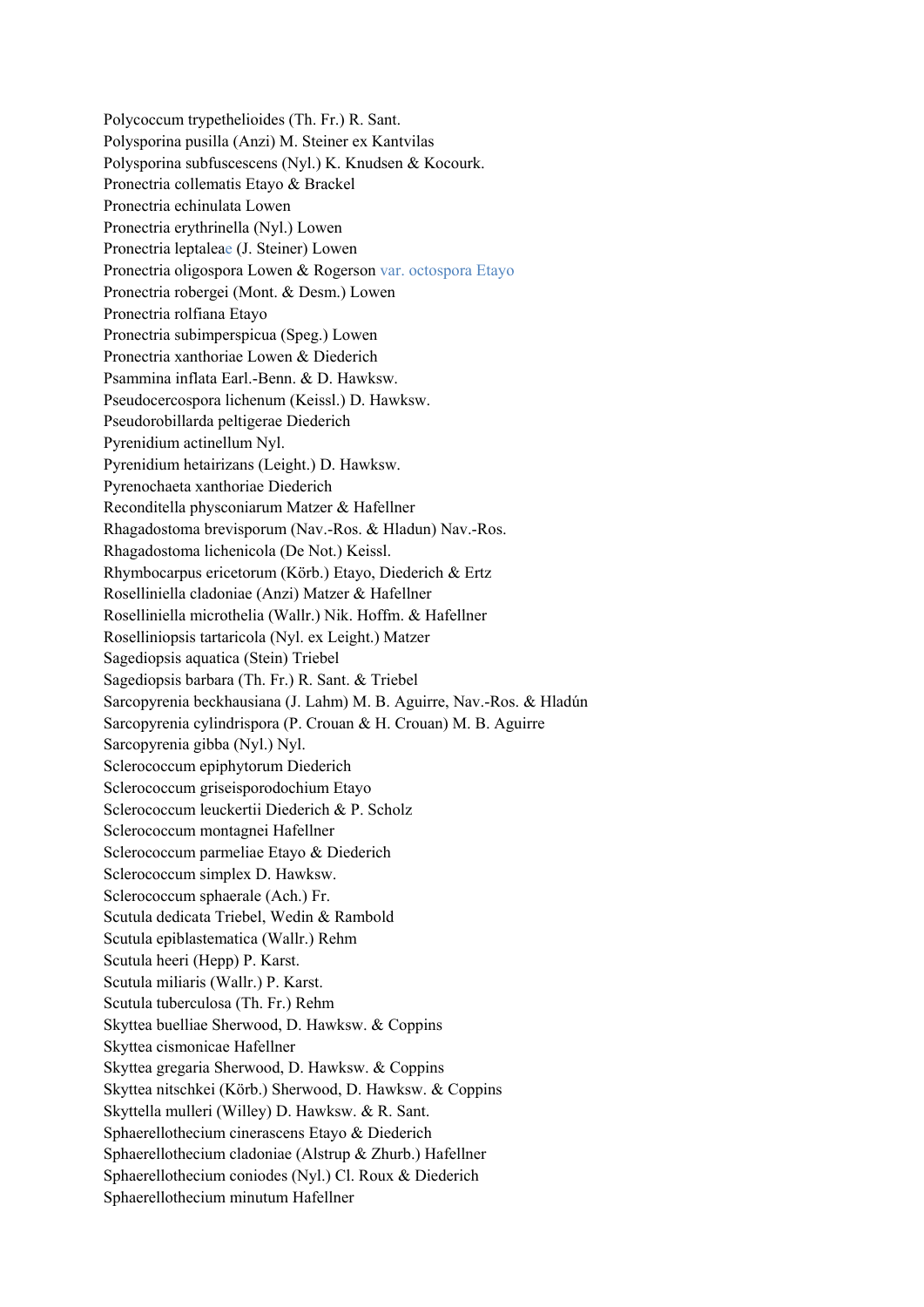Sphaerellothecium parmeliae Diederich & Etayo Sphaerellothecium propinquellum (Nyl.) Cl. Roux & Triebel Sphaerellothecium reticulatum (Zopf) Etayo Sphinctrina anglica Nyl. Sphinctrina leucopoda Nyl. Sphinctrina tubiformis A. Massal. Sphinctrina turbinata (Pers.) De Not. Spirographa fusisporella (Nyl.) Zahlbr. Sporormiella peltigerae Brackel Sporotrichum lettauianum Bachm. Stagonospora exasperatulae Brackel Stenocybe minuta Tibell Stigmidium bellemerei Cl. Roux & Nav.-Ros. Stigmidium cerinae Cl. Roux & Triebel Stigmidium clauzadei Cl. Roux & Nav.-Ros. Stigmidium congestum (Körb.) Triebel Stigmidium ephebes (Henssen) D. Hawksw. Stigmidium eucline (Nyl.) Vězda Stigmidium fuscatae (Arnold) R. Sant. Stigmidium gyrophorarum (Arnold) D. Hawksw. Stigmidium hageniae (Rehm) Hafellner Stigmidium hygrophilum (Arnold) R. Sant. Stigmidium leucophlebiae Cl. Roux & Triebel Stigmidium lichenum (Arnold) Triebel & P. Scholz Stigmidium marinum (Deakin) Swinscow Stigmidium microspilum (Körb.) D. Hawksw. Stigmidium mycobilimbiae Cl. Roux, Triebel & Etayo Stigmidium pseudopeltideae Cl. Roux & Triebel Stigmidium psorae (Anzi) Hafellner Stigmidium pumilum (Lettau) Matzer & Hafellner Stigmidium punctillum (Arnold) D. Hawksw. Stigmidium rivulorum (Kernst.) Cl. Roux & Nav.-Ros. Stigmidium schaereri (A. Massal.) Trevis. Stigmidium solorinarium (Vain.) D. Hawksw. Stigmidium squamariae (B. de Lesd.) Cl. Roux & Triebel Stigmidium stygnospilum (Minks) R. Sant. Stigmidium tabacinae (Arnold) Triebel Stigmidium xanthoparmeliarum Hafellner Syzygospora bachmannii Diederich & M. S. Christ. Syzygospora physciacearum Diederich Taeniolella beschiana Diederich Taeniolella delicata M. S. Christ. & D. Hawksw. Taeniolella pertusariicola D. Hawksw. & H. Mayrh. Taeniolella phaeophysciae D. Hawksw. Taeniolella punctata M. S. Christ. & D. Hawksw. Taeniolella verrucosa M. S. Christ. & D. Hawksw. Taeniolina scripta (P. Karst.) P. M. Kirk Telogalla olivieri (Vouaux) Nik. Hoffm. & Hafellner Tetramelas pulverulentus (Anzi) A. Nordin & Tibell Thelocarpon lichenicola (Fuckel) Poelt & Hafellner Toninia subfuscae (Arnold) Timdal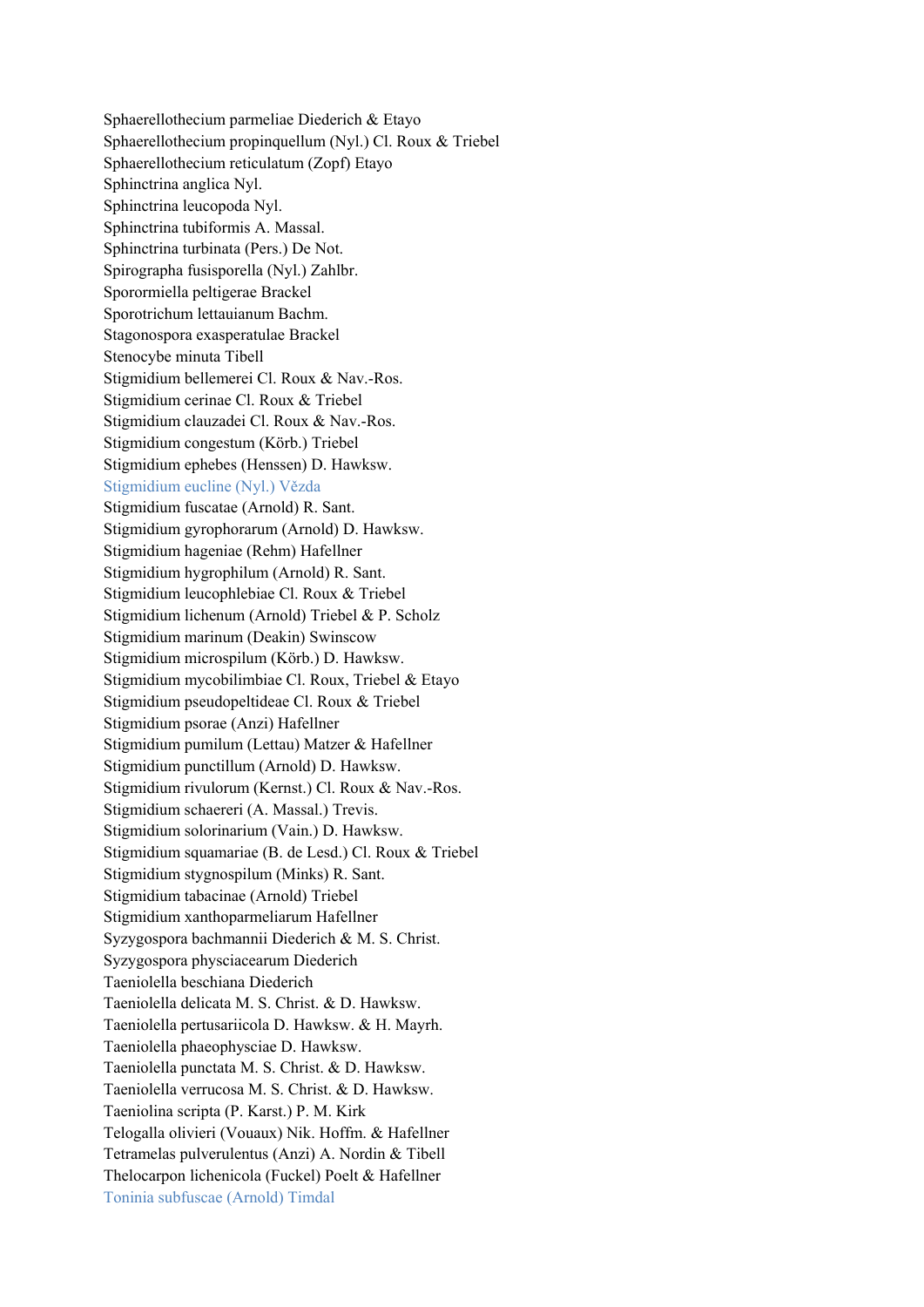Tremella cetrariicola Diederich & Coppins Tremella cladoniae Diederich & M. S. Christ. Tremella coppinsii Diederich & G. Marson Tremella everniae Diederich Tremella hypogymniae Diederich & M. S. Christ. Tremella lichenicola Diederich Tremella pertusariae Diederich Tremella phaeophysciae Diederich & M. S. Christ. Tremella ramalinae Diederich Tremella wirthii Diederich Trichonectria anisospora (Lowen) van den Boom & Diederich Trichonectria hirta (A. Bloxam) Petch Tubeufia heterodermiae Etayo Unguiculariopsis lettaui (Grummann) Coppins Unguiculariopsis thallophila (P. Karst.) W. Y. Zhuang Verrucaria ahlesiana (Zwackh) Nik. Hoffm. & Hafellner ined. Verrucaria caesiopsila Anzi Verrucaria helveticorum Zehetl. Verrucaster lichenicola Tobler Vouauxiella lichenicola (Linds.) Petr. & Syd. Vouauxiella verrucosa (Vouaux) Petr. & Syd. Vouauxiomyces ramalinae (Nordin) D. Hawksw. Vouauxiomyces santessonii D. Hawksw. Vouauxiomyces truncatus (B. de Lesd.) Dyko & D. Hawksw. Weddellomyces aspiciliicola Alstrup Weddellomyces epicallopisma (Wedd.) D. Hawksw. Weddellomyces macrosporus D. Hawksw., Renob. & Coppins Weddellomyces protearius Nav.-Ros. & Cl. Roux Weddellomyces xanthoparmeliae Calat. & Nav.-Ros. Xanthoriicola physciae (Kalchbr.) D. Hawksw. Xenonectriella lutescens (Arnold) Weese Xenonectriella ornamentata (D. Hawksw.) Rossman Zwackhiomyces berengerianus (Arnold) Grube & Triebel Zwackhiomyces coepulonus (Norm.) Grube & R. Sant. Zwackhiomyces dispersus (J. Lahm ex Körb.) Triebel & Grube Zwackhiomyces inconspicuus Grube & Hafellner Zwackhiomyces kiszkianus D. Hawksw. & Miądl. Zwackhiomyces lecanorae (Stein) Nik. Hoffm. & Hafellner Zwackhiomyces lithoeciae (B. de Lesd.) Hafellner Zwackhiomyces martinatianus (Arnold) Triebel & Grube Zwackhiomyces peltigerae Miądl. & Alstrup Zwackhiomyces socialis (Körb.) Cl. Roux Zwackhiomyces sphinctrinaeformis Grube & Hafellner Zwackhiomyces sphinctrinoides (Zwackh) Grube & Hafellner

## **Deleted taxa:**

Chaenothecopsis koerberi (Nádv.) Tibell = C. ochroleuca Dictyocatenulata alba Finley & E. F. Morris: lichen-forming fungus Epilichen scabrosus (Ach.) Clem.: lichen-forming fungus Marchandiomyces aurantiacus (Lasch) Diederich & Etayo = Marchandiobasidium aurantiacum Reichlingia leopoldii Diederich & Scheid.: lichen-forming fungus